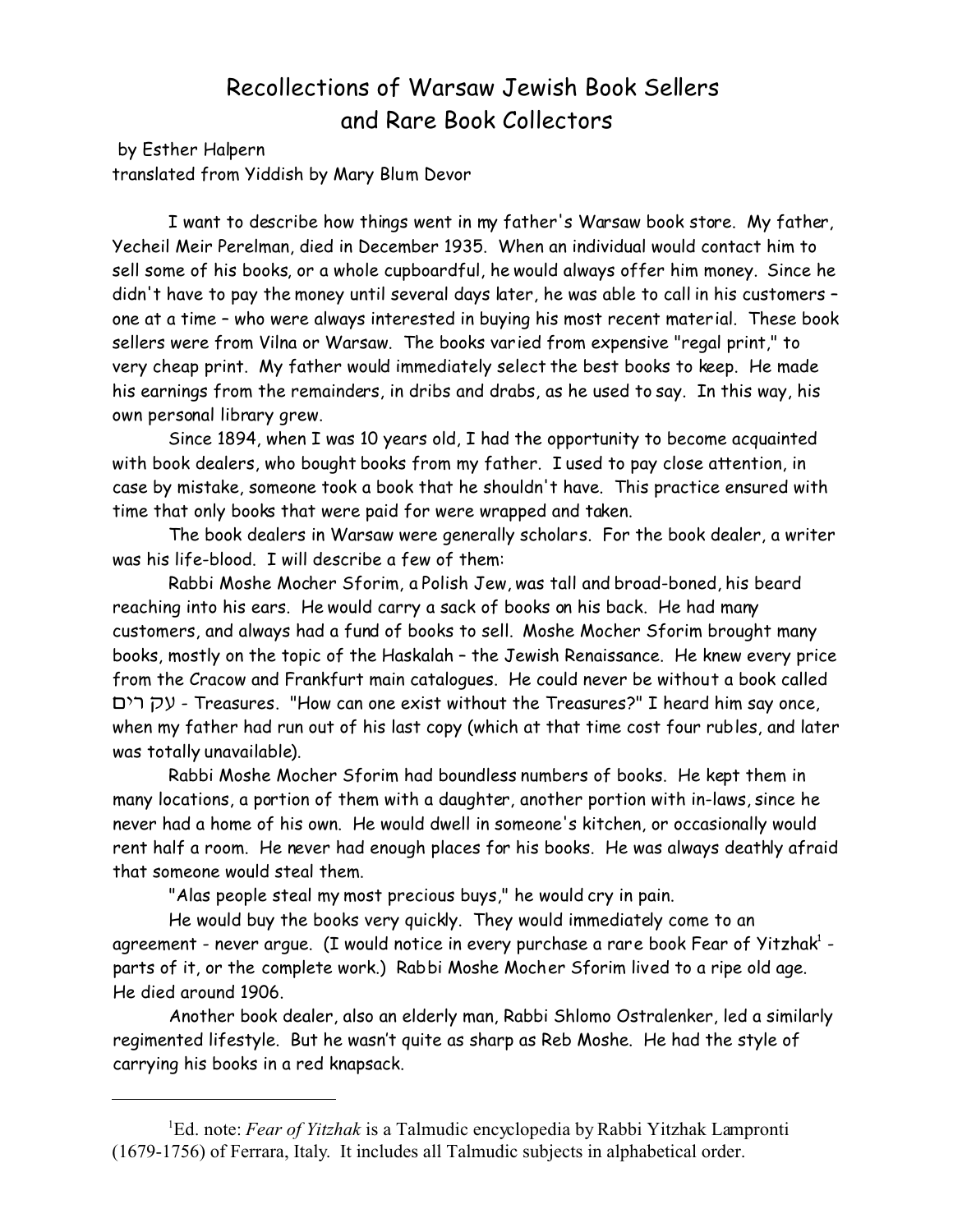I well remember Reb Michal Berman (of blessed memory). He was a great scholar, a grandchild of the Vilner Gaon. When Reb Michal took a book in his hand, he became so engrossed in it, that he forgot how late it was. He also bought books dealing with the Haskalah. He literally starved himself. My father once asked him. "Reb Michal, why don't you eat a meal?"

"What does a meal cost?" he asked.

"A meal cost from 25 to 30 kopeks," answered my father.

"What!" Reb Michal cried out. "I'll spend 30 kopeks on a meal? For 30 kopeks I can buy a *Chovat Halevavotal*. For several meals I can buy the *Treasures*. Reb Michal died a very old man - around 1909.

Rabbi Yaakov Yoseph Abeschitz was another type of book dealer, the oldest son-inlaw of Rabbi Yitzchakel Fagenboim, the Warsaw master teacher. A very tall, straight Jew, with a clear direct gaze, he never spoke an unnecessary word. He also worked as a *shochet* – a meat slaughterer. Until noon, he was busy at the slaughterhouse, and afternoons were spent in the book business. He was the most pragmatic of all the book dealers. Reb Yaakov Yoseph never asked the price of a book. He always simply said what he was prepared to pay for a book; and not a *grosch* more could be drawn from him. Even a year later, if the same book was offered to him, he stated the exact same amount he had said the year before that he was willing to pay. He never changed his mind.

I often wondered how Yaakov Yoseph was able in the blink of an eye to look at an entire Vilner Shas (a huge book)<sup>2</sup>and conclude with certainty that there was nothing missing. It took him less than half an hour. He checked every book he bought to make sure there was nothing missing. He was a great scholar. He was just over 50 when he died.

Other types of book dealers were Reb Chaim Sholom and his father, a Jew who lived on Krochmalneh Street. We would refer to him as Reb. Chaim Sholom's father. Reb Chaim Sholom dealt with both intellectual and Chassidic books, and his father bought only Chassidic books. Both the father and the son would sell their books in Chassidic houses. The son had started the book business before the father. They dealt very honestly, didn't manipulate to squeeze higher prices out of people, and dealt in a very pleasant way. They didn't earn much, wanting mainly to spread the books from hand to hand. They never bought books to keep in stock; Every day they might make a small purchase and immediately sell it. Father and son were a little competitive with each other. They would likely encounter each other at a buyer's house. I have even occasionally seen them express anger at each other. Both were nonetheless extremely honest dealers. Their word was holy.

Anyone who remembers the second-hand book business in Warsaw on Bankplatz Street in the years 1896 to 1900 , would clearly remember Binyamin Sheinfinkel. He was a great bibliographer. He was a widower who had a daughter. He came from a wealthy

<sup>2</sup>Ed. note: Publishing the *Vilner Shas*, a book consisting of the Torah and commentaries, was a huge undertaking by the Romm Publishing House of Vilna. The goal was to assemble a new layout with many additions, rigorous proofreading, and commentaries that had never before been published. The first edition was published in 1854, and a second and even better edition, in 1886.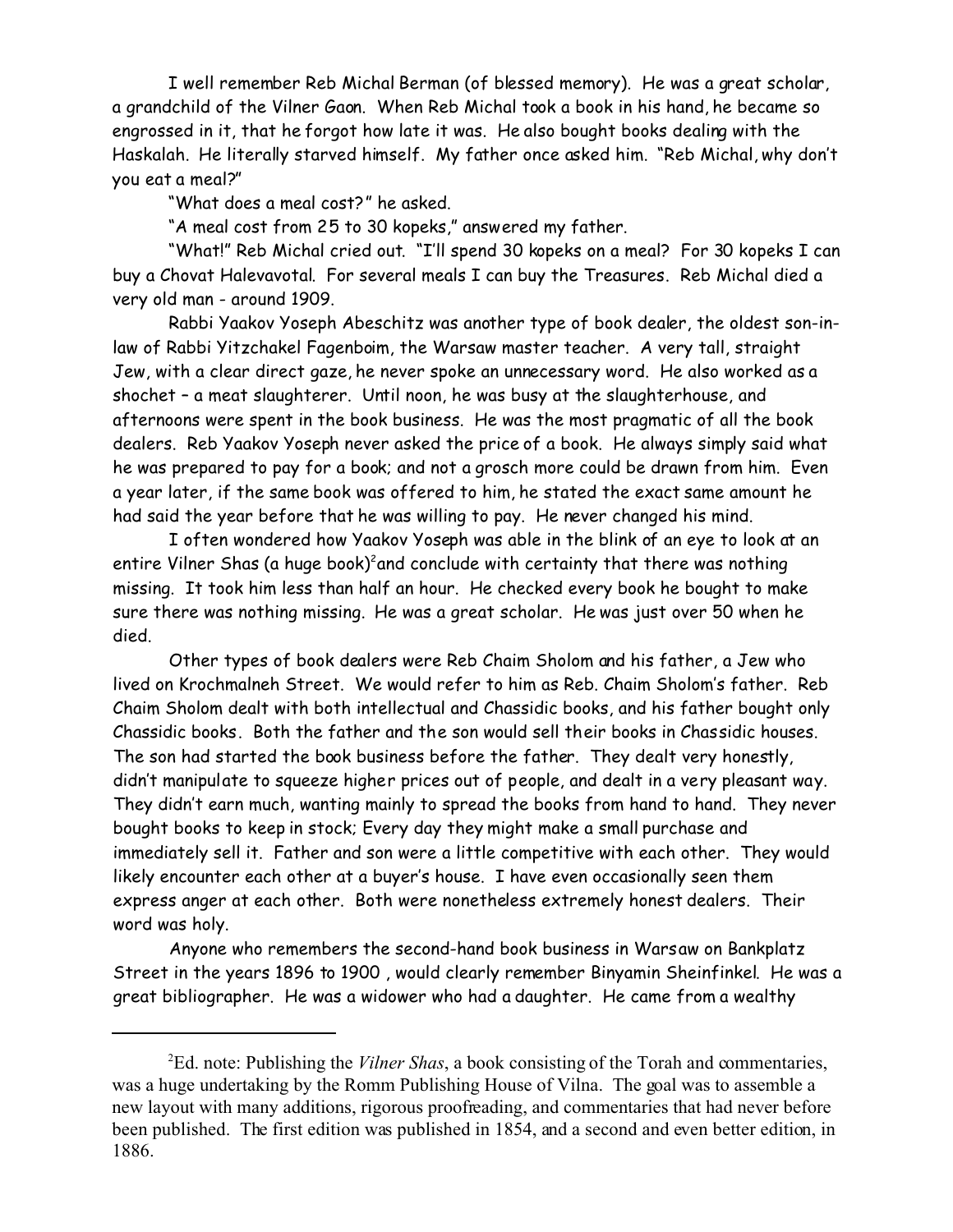family. He was a quiet man and deeply engrossed in his books. Whenever he entered the shop, his first question would be: "He's not here?" He would mean my father. He would then turn around and leave immediately.

In our kitchen, there was a large cupboard, where my father stored incomplete or defective books, or even single pages. Whenever he found that a book had a page missing, he was able to replace it. When Sheinfinkel discovered this treasure, he told my father, "I would like to take a look at what you have there."

My father would reply, "Why would that even occur to you to rummage in the dusty titles?"

"So that you don't have to do it. I'll do it myself," said Sheinfinkel.

"As you wish, Sheinfinkel. People are waiting for me. I have to leave, and you can do as you wish."

One day I entered the house. I saw no one but I heard a noise. I noticed Sheinfinkel standing by the cupboard reading from a page that he found there. It was apparently a page from an extremely rare book. He was not interested in its monetary value. His sole passion was in finding antique Hebrew intellectual writings.

Among the book collectors I knew, there were some extremely interesting characters: Rabbi Dovid Pick (1827-1898), a Jew in his seventies, was an optician. His son Yaakov was also an optician. $^3\,$  He had an office on Frantsishkaner Street. He was very popular in Warsaw. A great scholar, possessing a large number of books, and especially rare ones.

Rav Dovid would visit us often and would buy many books. He would take the books home to make sure that he didn't already have them in his collection. (My father was already certain that he didn't have them.) The next morning he would come and pay for them. I am sure he went by foot even though it was a far distance from Frantsishkaner to Tvarda. He would spend a long time sitting and scanning through a little book, taking this time to rest.

Rav Dovid never tried to bargain down the price. He didn't want to demean the book by quibbling over it.

Once I had the opportunity to be at Rav Dovid's place of business on Frantsishkaner Street. My mother had taken me with her to order eyeglasses. Rav Dovid was sitting at a small table by the window. There he had all his work materials and was plying his trade. While he was discussing with my mother her request for eyeglasses, I was busy looking around the room, wondering, "Is this an eyeglass business or a book business?" It was difficult to say because you could only see shelves and cupboards full of books, separating his office from his residence.

"And where is your apartment?" my mother asked him.

"Over there, behind the cupboards," said Rav Dovid. We were curious to see both his library and his apartment, and we quickly asked him if we could. And what did we see there? Two beds held up by books. Over the beds were shelves of books; next to the beds, another cupboard with books. And next to the door, on a small table and some stools, were more books. In every corner of the room lay more books. We also saw his

 $^3$ His grandson, Sever in Pick, converted to Christianity in 1900.  $\,$  A second grandson also converted.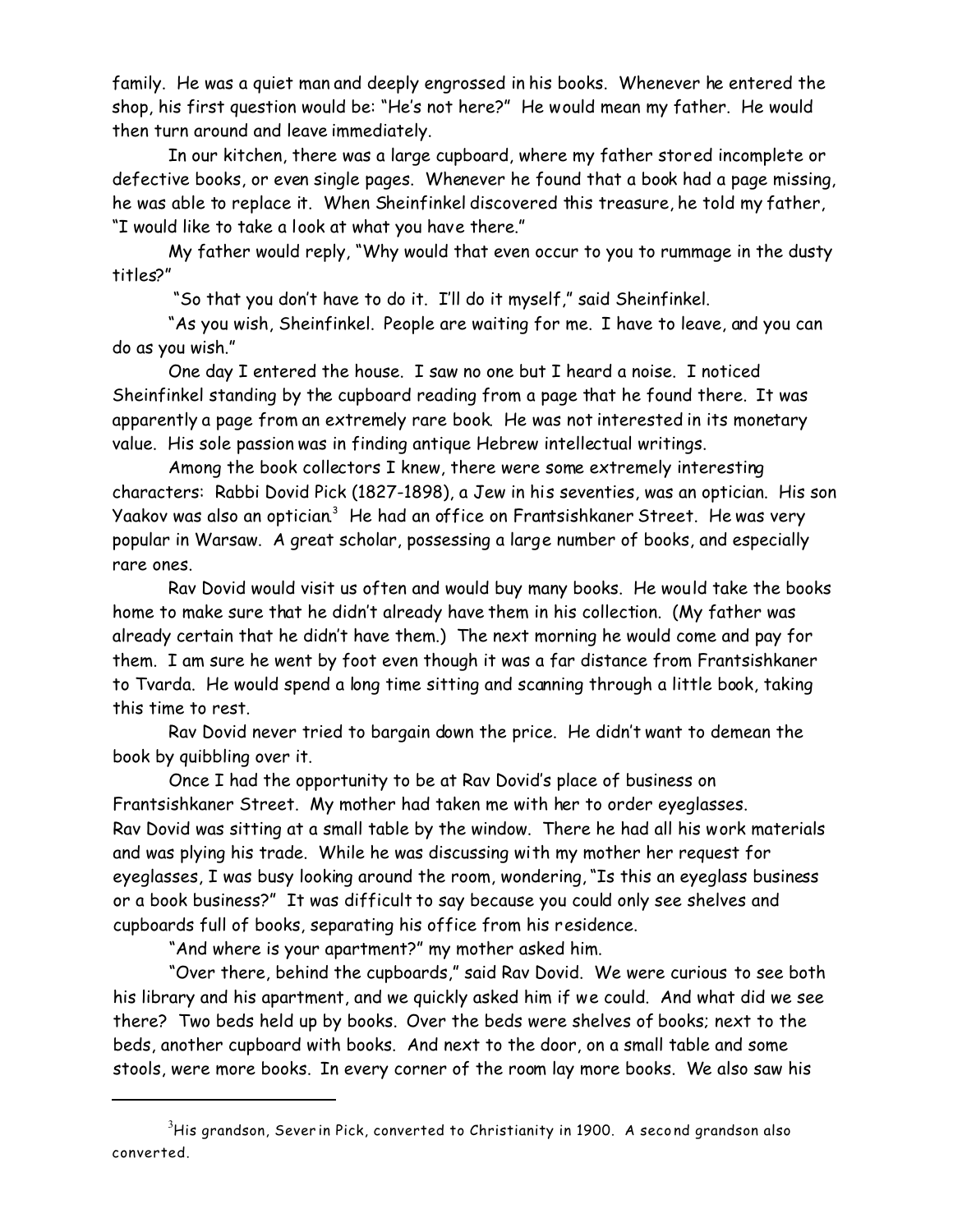second wife, who could easily pass for a daughter or even a granddaughter.

In Volkovist (a suburb of Grodneh) lived a well-known person - Areleh Shatsky, a great-uncle of Dr. Yaakov Shatsky. He had a small shop, which was run by his wife Taibeh, but Rav Areleh would assist her. Between 1892 and 1902, he would come twice a year to Warsaw to buy goods for the shop. He managed each time to drop in at my father's to buy some books.

What was interesting about him were the type of books he would buy. His was a very unusual collection. He would buy Russian books, but only those in Russian script. He would also buy grammar books, geography books, dictionaries, and any word books. My father would put aside these types of books for Reb Areleh when he came across them. And when Areleh dropped in, he would be delighted to get them. Each time he would spend about 10 to 15 rubles. I figured he would buy similar books elsewhere because he had a huge collection.

Reb Areleh also must have been something of a scholar. After his death, his widow once told me that she wished to sell his books. I asked her who would buy these Russian books. She replied that he also had scholarly books.

Reb Areleh was a rather quiet man. He seemed to be mainly interested in those unusual books mentioned above. He had a large family. He would drive around looking for books, and would buy them accompanied by relatives, and at times, with a caravan of relatives.

Another unusual character was a man named Tiegel; a collector of old titles. He was a bookbinder, but far from typical. He had enough time to go into the Aaron Sardiner Synagogue at  $\#4$  Twarda, $^4$  and search books amongst their collection. Tiegel gave one the impression that he never demanded anything for himself. Always with a smile on his lips, he appeared satisfied and happy whenever he found a book he wanted, even if parts of it were missing. He wasn't lazy and would keep searching until he found the missing pages. After buying several such books, between the years 1912 and 1919, he became increasingly self-important, as though he had serious business to discuss with Herr Perelman (my father). He would enter the store, and say, "Good morning Miss Perelman. Today I have some especially rare antiques for you. I am willing even to pay you extra if you will accept these in exchange for a *Koran* or *Toldot Yishai*. Tiegel had already bought these books many times. He probably sold them and again longed for them.

Another type of collector was a young Warsaw man who frequented our store since 1899, when he was only 17 years old. He was quite an educated young man named Joseph Silberstram. He was well acquainted with *Tanach* and had clever interpretations of the texts. He had an excellent memory. In addition, he was well versed in five or six languages. He was the son of wealthy parents and would spend all his money on books. What does this mean? Not only would he buy all kinds of old and rare books, but also those of the best quality. When he became certain that there was no better edition available, he would take this one to the best bookbinder he could find, and request that he bind it with gold trim and the finest leather, and even expensive locks; the same way that

<sup>&</sup>lt;sup>4</sup>Ed note: The Nozyk Synagogue, completed in 1903, the only synagogue surviving from pre-Holocaust years is located at 6 Twarda Street in downtown Warsaw.